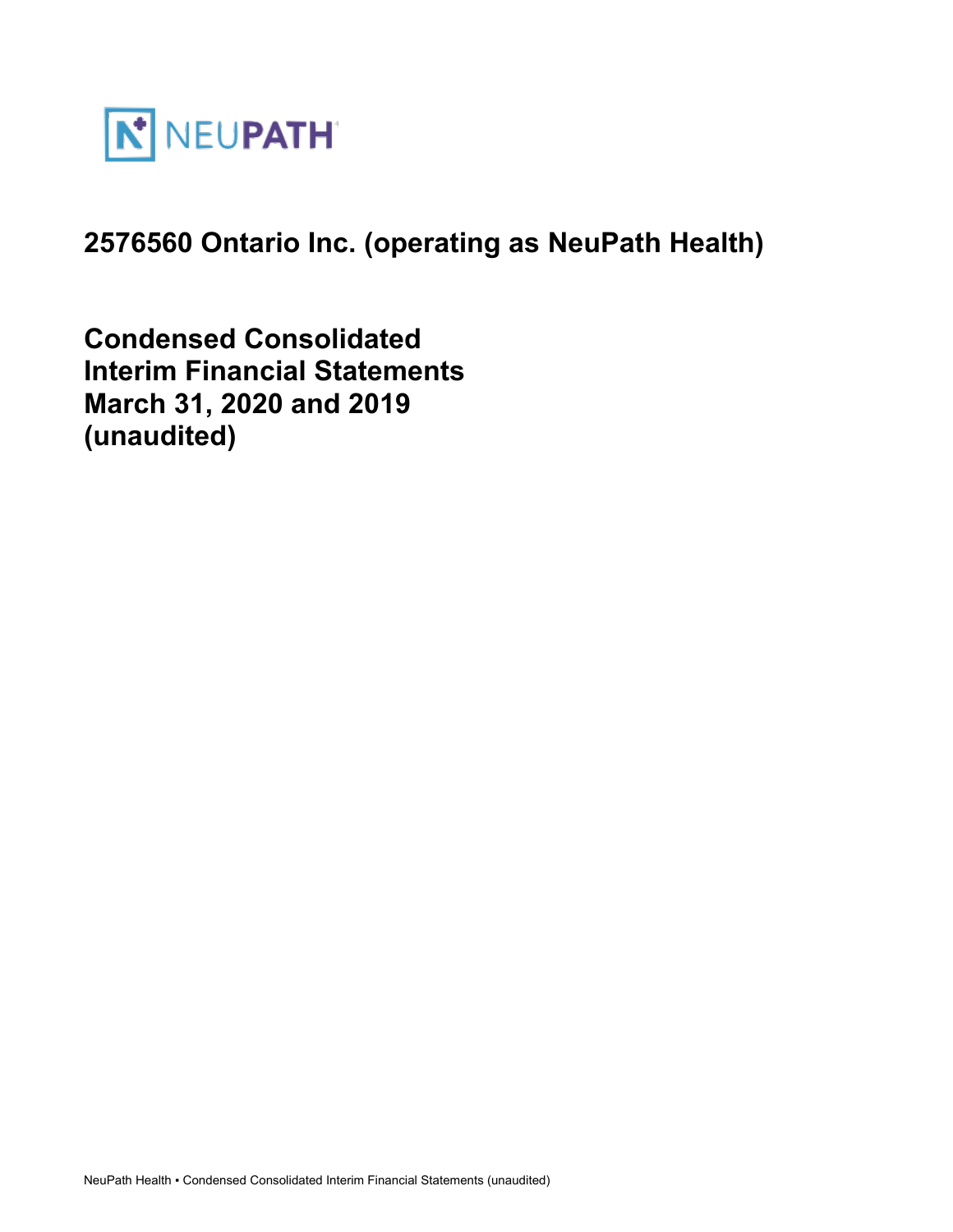#### **2576560 ONTARIO INC. (OPERATING AS NEUPATH HEALTH) CONSOLIDATED INTERIM STATEMENTS OF FINANCIAL POSITION (UNAUDITED)**

|                                          |              | As at<br>March 31, 2020 | As at<br>December 31, 2019 |
|------------------------------------------|--------------|-------------------------|----------------------------|
| (Canadian dollars in thousands)          | <b>Notes</b> | \$                      | \$                         |
| <b>ASSETS</b>                            |              |                         |                            |
| <b>CURRENT</b>                           |              |                         |                            |
| Cash                                     |              | 477                     | 883                        |
| Accounts receivable                      |              | 6,093                   | 7,151                      |
| Other assets                             |              | 633                     | 614                        |
| <b>TOTAL CURRENT ASSETS</b>              |              | 7,203                   | 8,648                      |
|                                          |              |                         |                            |
| <b>NON-CURRENT</b>                       |              |                         |                            |
| Property, plant and equipment            |              | 3,252                   | 3,359                      |
| Right-of-use assets                      |              | 4,577                   | 4,857                      |
| Other assets                             |              | 397                     | 427                        |
| Intangible assets                        |              | 1,503                   | 1,729                      |
| Goodwill                                 |              | 18,970                  | 18,970                     |
| <b>TOTAL ASSETS</b>                      |              | 35,902                  | 37,990                     |
|                                          |              |                         |                            |
| <b>LIABILITIES AND EQUITY</b>            |              |                         |                            |
| <b>CURRENT</b>                           |              |                         |                            |
| Accounts payable and accrued liabilities |              | 4,684                   | 5,161                      |
| Provisions                               | $\sqrt{5}$   | 712                     | 892                        |
| Derivative financial liabilities         | 7            | 1,481                   | 1,175                      |
| Conversion feature on preferred shares   | 8            | 297                     | 236                        |
| Preferred shares liability               | 8            | 774                     | 798                        |
| Current portion of long-term debt        | 7            | 8,323                   | 8,588                      |
| Current portion of lease obligations     | 6            | 1,047                   | 1,019                      |
| Current income tax liabilities           |              | 268                     | 169                        |
| <b>TOTAL CURRENT LIABILITIES</b>         |              | 17,586                  | 18,038                     |
|                                          |              |                         |                            |
| <b>NON-CURRENT</b>                       |              |                         |                            |
| Long-term debt                           | 7            | 1,180                   | 1,187                      |
| Lease obligations                        | 6            | 4,400                   | 4,672                      |
| Deferred income tax liabilities          |              | 96                      | 96                         |
| Due to related parties                   | $15\,$       | 3,674                   | 4,226                      |
| <b>TOTAL LIABILITIES</b>                 |              | 26,936                  | 28,219                     |
|                                          |              |                         |                            |
| <b>EQUITY</b>                            |              |                         |                            |
| Share capital                            | 9            | 11,527                  | 11,527                     |
| Warrants                                 | 11           | 11,653                  | 11,653                     |
| Contributed surplus                      | 10           | 99                      | 74                         |
| Deficit                                  |              | (14, 313)               | (13, 483)                  |
| <b>TOTAL EQUITY</b>                      |              | 8,966                   | 9,771                      |
| TOTAL LIABILITIES AND EQUITY             |              | 35,902                  | 37,990                     |

Note 14, *Commitments*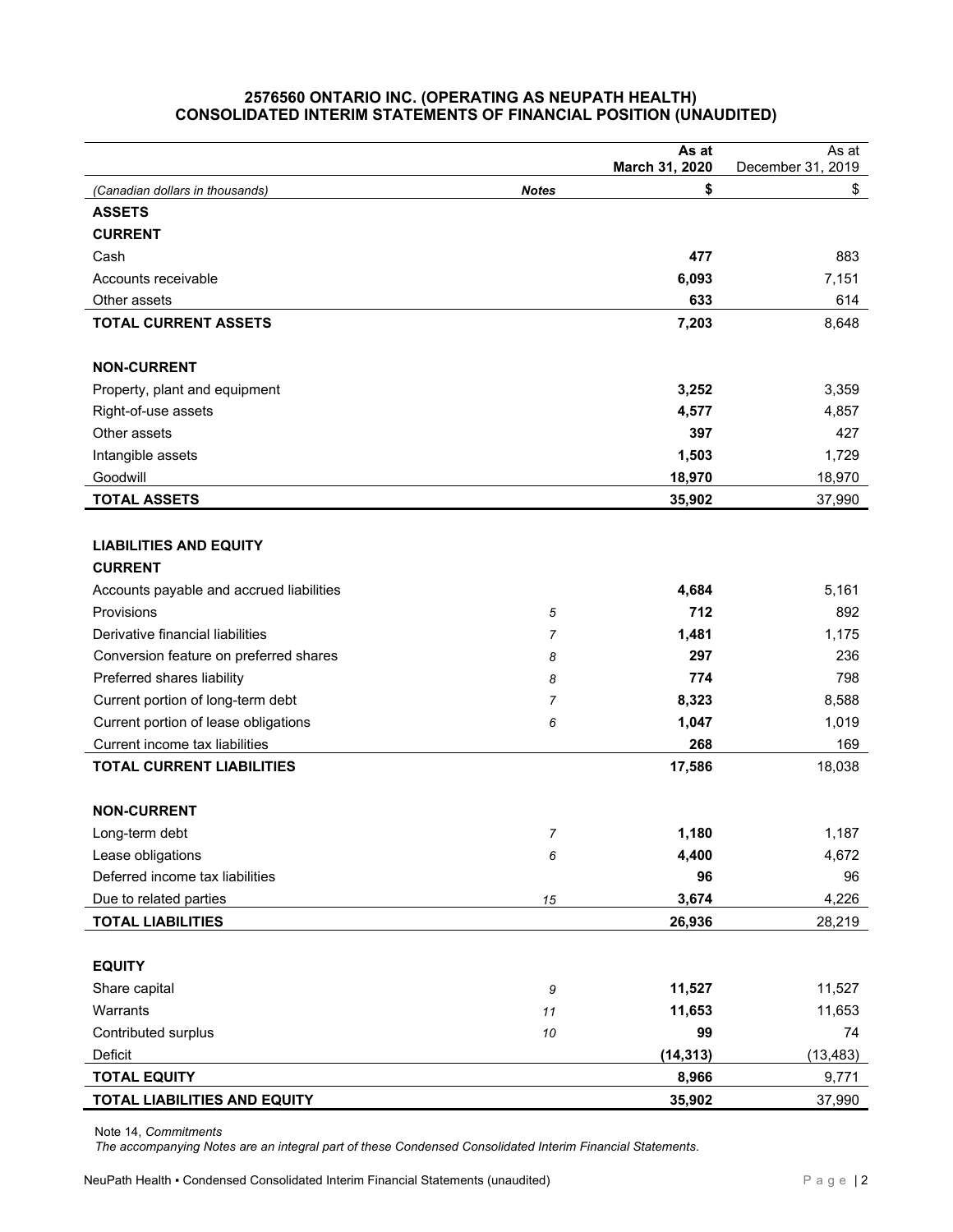# **2576560 ONTARIO INC. (OPERATING AS NEUPATH HEALTH) CONSOLIDATED INTERIM STATEMENTS OF LOSS AND COMPREHENSIVE LOSS (UNAUDITED)**

|                                                                        |              | Three months ended | Three months ended |
|------------------------------------------------------------------------|--------------|--------------------|--------------------|
|                                                                        |              | March 31, 2020     | March 31, 2019     |
| (Canadian dollars in thousands, except per share figures)              | <b>Notes</b> | \$                 | \$                 |
| <b>REVENUE</b>                                                         |              |                    |                    |
| <b>Medical services</b>                                                | 3            | 11,602             | 10,921             |
| <b>Total revenue</b>                                                   |              | 11,602             | 10,921             |
| <b>OPERATING EXPENSES</b>                                              |              |                    |                    |
| Cost of medical services                                               |              | 9,371              | 8,803              |
| General and administrative expenses                                    | 4, 10        | 1,395              | 1,458              |
| Occupancy costs                                                        |              | 346                | 321                |
| Depreciation and amortization                                          |              | 623                | 622                |
| Interest cost                                                          |              | 446                | 469                |
| <b>Total operating expenses</b>                                        |              | 12,181             | 11,673             |
| <b>OTHER EXPENSES (INCOME)</b>                                         |              |                    |                    |
| Fair value adjustments                                                 | 7,8          | 163                | 277                |
| Finance income                                                         |              | (12)               | (14)               |
| Net loss before income taxes                                           |              | (730)              | (1,015)            |
| <b>INCOME TAXES</b>                                                    |              |                    |                    |
| Current tax expense                                                    |              | 100                | 128                |
| NET LOSS AND COMPREHENSIVE LOSS                                        |              | (830)              | (1, 143)           |
| Net loss per common share                                              |              |                    |                    |
| basic and diluted                                                      |              | (0.05)             | (0.08)             |
| Weighted average number of common shares outstanding<br>(in thousands) |              |                    |                    |
| basic and diluted                                                      |              | 16,557             | 13,971             |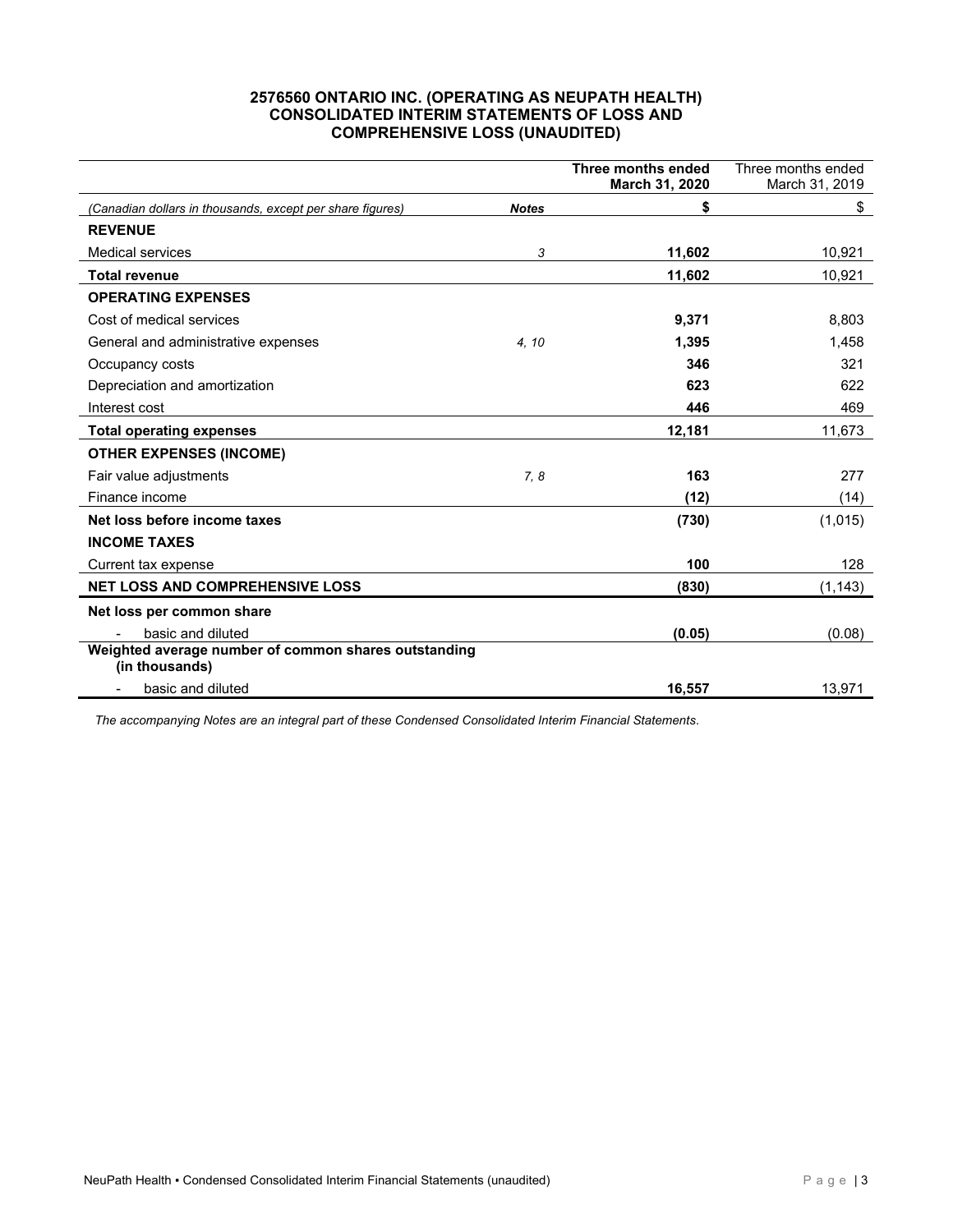## **2576560 ONTARIO INC. (OPERATING AS NEUPATH HEALTH) CONSOLIDATED INTERIM STATEMENTS OF CHANGES IN EQUITY (UNAUDITED)**

|                                                             |              | <b>Contributed</b>   |        |                 |                          |                |          |
|-------------------------------------------------------------|--------------|----------------------|--------|-----------------|--------------------------|----------------|----------|
|                                                             |              | <b>Share Capital</b> |        | <b>Warrants</b> | <b>Surplus</b>           | <b>Deficit</b> | Total    |
| (Canadian dollars in thousands,<br>except number of shares) | <b>Notes</b> | 000s                 |        | S               |                          | \$             | S        |
| Balance, December 31, 2018                                  |              | 13,898               | 9,066  | 11,482          |                          | (8, 173)       | 12,375   |
| <b>Issuance of warrants</b><br>Issuance of common shares,   | 11           |                      |        | 136             |                          |                | 136      |
| net of issue costs                                          | 9            | 2,187                | 2,052  |                 |                          |                | 2,052    |
| Net and comprehensive loss                                  |              |                      |        |                 |                          | (1, 143)       | (1, 143) |
| Balance, March 31, 2019                                     |              | 16,085               | 11,118 | 11,618          |                          | (9,316)        | 13,420   |
| Stock option compensation<br>expense                        | 10           |                      |        |                 | 74                       |                | 74       |
| <b>Issuance of warrants</b><br>Issuance of common shares,   | 11           |                      |        | 35              |                          |                | 35       |
| net of issue costs                                          | 9            | 472                  | 409    |                 |                          |                | 409      |
| Net and comprehensive loss                                  |              |                      |        |                 | $\overline{\phantom{0}}$ | (4, 167)       | (4,167)  |
| Balance, December 31, 2019                                  |              | 16,557               | 11,527 | 11,653          | 74                       | (13,483)       | 9,771    |
| Stock option compensation<br>expense                        | 10           |                      |        |                 | 25                       |                | 25       |
| Net and comprehensive loss                                  |              |                      |        |                 |                          | (830)          | (830)    |
| Balance, March 31, 2020                                     |              | 16,557               | 11,527 | 11,653          | 99                       | (14, 313)      | 8,966    |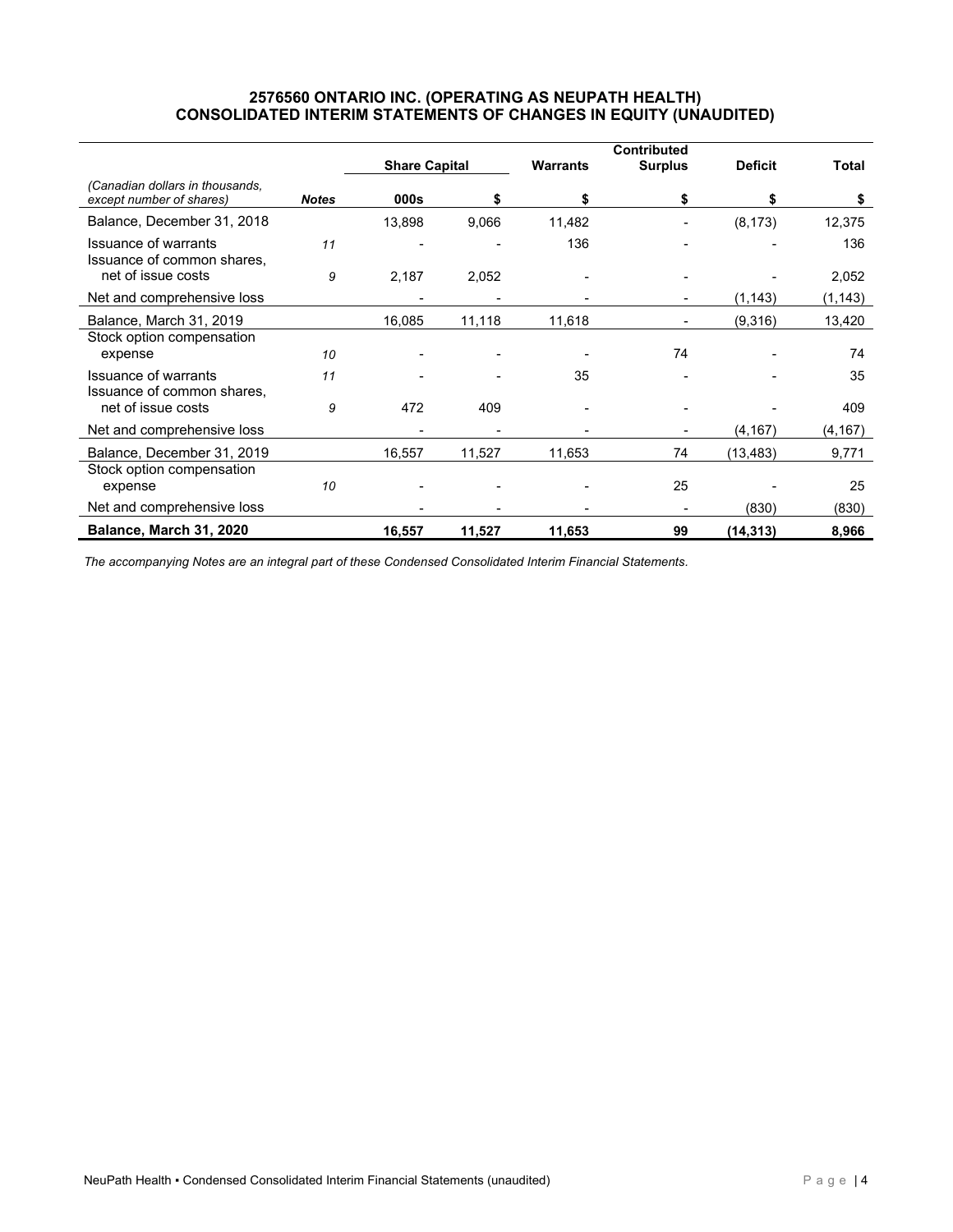# **2576560 ONTARIO INC. (OPERATING AS NEUPATH HEALTH) CONSOLIDATED INTERIM STATEMENTS OF CASH FLOWS (UNAUDITED)**

| March 31, 2020<br>March 31, 2019<br>\$<br>\$<br>(Canadian dollars in thousands)<br><b>Notes</b><br><b>OPERATING ACTIVITIES</b><br>Net and comprehensive loss<br>(830)<br>(1, 143)<br>Items not involving current cash flows:<br>Depreciation and amortization<br>632<br>636<br>Accretion of lease obligations<br>146<br>6<br>167<br>Accretion of long-term debt<br>178<br>157<br>Accretion of preferred shares liability<br>37<br>32<br>22<br>15<br>Accretion on promissory note<br>Gain on modification of long-term debt<br>(143)<br>7<br>Gain on modification of Preferred Shares<br>(61)<br>8<br>306<br>Fair value adjustment of derivative financial liabilities<br>231<br>$\overline{7}$<br>Fair value adjustment of conversion feature on Preferred<br><b>Shares</b><br>61<br>46<br>8<br>Accretion of finance lease receivable<br>30<br>25<br>Equity-settled stock option compensation expense<br>10<br>396<br>148<br>481<br>(954)<br>Net change in non-cash working capital<br>13<br>877<br>CASH PROVIDED BY (USED) IN OPERATING ACTIVITIES<br>(806)<br><b>INVESTING ACTIVITIES</b><br>Acquisition of CompreMed, net of cash acquired<br>(141)<br>4<br>(19)<br>(98)<br>Acquisition of property, plant and equipment, net of disposals<br>$\overline{4}$<br>(19)<br><b>CASH USED IN INVESTING ACTIVITIES</b><br>(239) |
|------------------------------------------------------------------------------------------------------------------------------------------------------------------------------------------------------------------------------------------------------------------------------------------------------------------------------------------------------------------------------------------------------------------------------------------------------------------------------------------------------------------------------------------------------------------------------------------------------------------------------------------------------------------------------------------------------------------------------------------------------------------------------------------------------------------------------------------------------------------------------------------------------------------------------------------------------------------------------------------------------------------------------------------------------------------------------------------------------------------------------------------------------------------------------------------------------------------------------------------------------------------------------------------------------------------------------|
|                                                                                                                                                                                                                                                                                                                                                                                                                                                                                                                                                                                                                                                                                                                                                                                                                                                                                                                                                                                                                                                                                                                                                                                                                                                                                                                              |
|                                                                                                                                                                                                                                                                                                                                                                                                                                                                                                                                                                                                                                                                                                                                                                                                                                                                                                                                                                                                                                                                                                                                                                                                                                                                                                                              |
|                                                                                                                                                                                                                                                                                                                                                                                                                                                                                                                                                                                                                                                                                                                                                                                                                                                                                                                                                                                                                                                                                                                                                                                                                                                                                                                              |
|                                                                                                                                                                                                                                                                                                                                                                                                                                                                                                                                                                                                                                                                                                                                                                                                                                                                                                                                                                                                                                                                                                                                                                                                                                                                                                                              |
|                                                                                                                                                                                                                                                                                                                                                                                                                                                                                                                                                                                                                                                                                                                                                                                                                                                                                                                                                                                                                                                                                                                                                                                                                                                                                                                              |
|                                                                                                                                                                                                                                                                                                                                                                                                                                                                                                                                                                                                                                                                                                                                                                                                                                                                                                                                                                                                                                                                                                                                                                                                                                                                                                                              |
|                                                                                                                                                                                                                                                                                                                                                                                                                                                                                                                                                                                                                                                                                                                                                                                                                                                                                                                                                                                                                                                                                                                                                                                                                                                                                                                              |
|                                                                                                                                                                                                                                                                                                                                                                                                                                                                                                                                                                                                                                                                                                                                                                                                                                                                                                                                                                                                                                                                                                                                                                                                                                                                                                                              |
|                                                                                                                                                                                                                                                                                                                                                                                                                                                                                                                                                                                                                                                                                                                                                                                                                                                                                                                                                                                                                                                                                                                                                                                                                                                                                                                              |
|                                                                                                                                                                                                                                                                                                                                                                                                                                                                                                                                                                                                                                                                                                                                                                                                                                                                                                                                                                                                                                                                                                                                                                                                                                                                                                                              |
|                                                                                                                                                                                                                                                                                                                                                                                                                                                                                                                                                                                                                                                                                                                                                                                                                                                                                                                                                                                                                                                                                                                                                                                                                                                                                                                              |
|                                                                                                                                                                                                                                                                                                                                                                                                                                                                                                                                                                                                                                                                                                                                                                                                                                                                                                                                                                                                                                                                                                                                                                                                                                                                                                                              |
|                                                                                                                                                                                                                                                                                                                                                                                                                                                                                                                                                                                                                                                                                                                                                                                                                                                                                                                                                                                                                                                                                                                                                                                                                                                                                                                              |
|                                                                                                                                                                                                                                                                                                                                                                                                                                                                                                                                                                                                                                                                                                                                                                                                                                                                                                                                                                                                                                                                                                                                                                                                                                                                                                                              |
|                                                                                                                                                                                                                                                                                                                                                                                                                                                                                                                                                                                                                                                                                                                                                                                                                                                                                                                                                                                                                                                                                                                                                                                                                                                                                                                              |
|                                                                                                                                                                                                                                                                                                                                                                                                                                                                                                                                                                                                                                                                                                                                                                                                                                                                                                                                                                                                                                                                                                                                                                                                                                                                                                                              |
|                                                                                                                                                                                                                                                                                                                                                                                                                                                                                                                                                                                                                                                                                                                                                                                                                                                                                                                                                                                                                                                                                                                                                                                                                                                                                                                              |
|                                                                                                                                                                                                                                                                                                                                                                                                                                                                                                                                                                                                                                                                                                                                                                                                                                                                                                                                                                                                                                                                                                                                                                                                                                                                                                                              |
|                                                                                                                                                                                                                                                                                                                                                                                                                                                                                                                                                                                                                                                                                                                                                                                                                                                                                                                                                                                                                                                                                                                                                                                                                                                                                                                              |
|                                                                                                                                                                                                                                                                                                                                                                                                                                                                                                                                                                                                                                                                                                                                                                                                                                                                                                                                                                                                                                                                                                                                                                                                                                                                                                                              |
|                                                                                                                                                                                                                                                                                                                                                                                                                                                                                                                                                                                                                                                                                                                                                                                                                                                                                                                                                                                                                                                                                                                                                                                                                                                                                                                              |
|                                                                                                                                                                                                                                                                                                                                                                                                                                                                                                                                                                                                                                                                                                                                                                                                                                                                                                                                                                                                                                                                                                                                                                                                                                                                                                                              |
|                                                                                                                                                                                                                                                                                                                                                                                                                                                                                                                                                                                                                                                                                                                                                                                                                                                                                                                                                                                                                                                                                                                                                                                                                                                                                                                              |
| <b>FINANCING ACTIVITIES</b>                                                                                                                                                                                                                                                                                                                                                                                                                                                                                                                                                                                                                                                                                                                                                                                                                                                                                                                                                                                                                                                                                                                                                                                                                                                                                                  |
| Proceeds on issuance of common shares, net of issue costs<br>2,188                                                                                                                                                                                                                                                                                                                                                                                                                                                                                                                                                                                                                                                                                                                                                                                                                                                                                                                                                                                                                                                                                                                                                                                                                                                           |
| (205)<br>Repayment of long-term debt<br>(307)                                                                                                                                                                                                                                                                                                                                                                                                                                                                                                                                                                                                                                                                                                                                                                                                                                                                                                                                                                                                                                                                                                                                                                                                                                                                                |
| Advances from related parties<br>55<br>76                                                                                                                                                                                                                                                                                                                                                                                                                                                                                                                                                                                                                                                                                                                                                                                                                                                                                                                                                                                                                                                                                                                                                                                                                                                                                    |
| (622)<br>Repayment of promissory note<br>16                                                                                                                                                                                                                                                                                                                                                                                                                                                                                                                                                                                                                                                                                                                                                                                                                                                                                                                                                                                                                                                                                                                                                                                                                                                                                  |
| (390)<br>(384)<br>Repayment of lease obligations<br>6                                                                                                                                                                                                                                                                                                                                                                                                                                                                                                                                                                                                                                                                                                                                                                                                                                                                                                                                                                                                                                                                                                                                                                                                                                                                        |
| CASH (USED IN) PROVIDED BY FINANCING ACTIVITIES<br>(1, 264)<br>1,675                                                                                                                                                                                                                                                                                                                                                                                                                                                                                                                                                                                                                                                                                                                                                                                                                                                                                                                                                                                                                                                                                                                                                                                                                                                         |
| 630<br>Net change in cash during the period<br>(406)                                                                                                                                                                                                                                                                                                                                                                                                                                                                                                                                                                                                                                                                                                                                                                                                                                                                                                                                                                                                                                                                                                                                                                                                                                                                         |
| Cash, beginning of the period<br>883<br>1,422                                                                                                                                                                                                                                                                                                                                                                                                                                                                                                                                                                                                                                                                                                                                                                                                                                                                                                                                                                                                                                                                                                                                                                                                                                                                                |
| <b>CASH, END OF PERIOD</b><br>477<br>2,052                                                                                                                                                                                                                                                                                                                                                                                                                                                                                                                                                                                                                                                                                                                                                                                                                                                                                                                                                                                                                                                                                                                                                                                                                                                                                   |
| <b>Supplemental Cash Flow Information</b>                                                                                                                                                                                                                                                                                                                                                                                                                                                                                                                                                                                                                                                                                                                                                                                                                                                                                                                                                                                                                                                                                                                                                                                                                                                                                    |
| Interest paid <sup>1</sup><br>109<br>43                                                                                                                                                                                                                                                                                                                                                                                                                                                                                                                                                                                                                                                                                                                                                                                                                                                                                                                                                                                                                                                                                                                                                                                                                                                                                      |
| 198<br>Income taxes paid                                                                                                                                                                                                                                                                                                                                                                                                                                                                                                                                                                                                                                                                                                                                                                                                                                                                                                                                                                                                                                                                                                                                                                                                                                                                                                     |

1. Amounts received for interest were reflected as operating cash flows in the Consolidated Interim Statements of Cash Flows.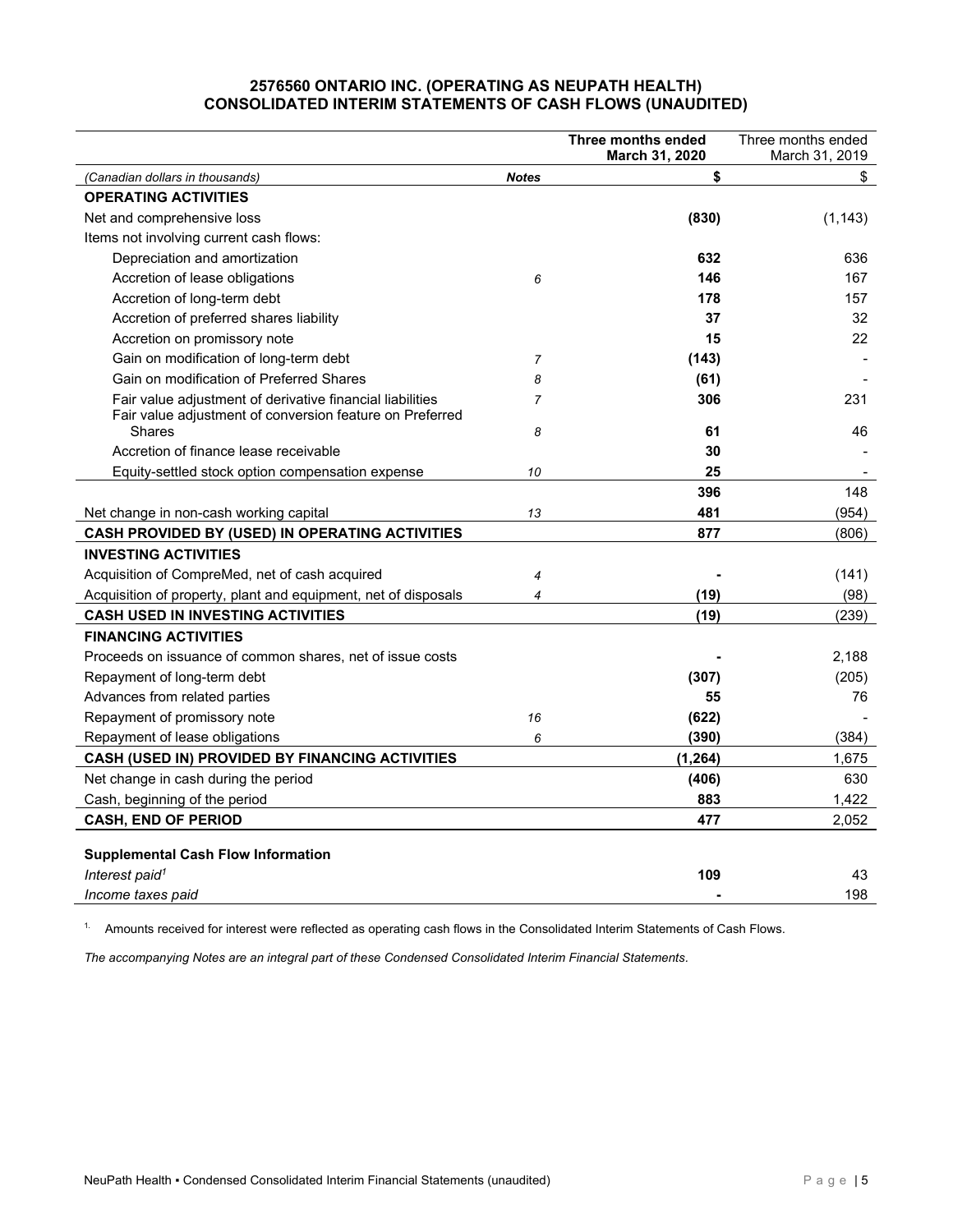## **1. NATURE OF BUSINESS**

2576560 Ontario Inc. ("NeuPath" or the "Company") is Canada's largest provider of chronic pain management services and operates under the brand names CPM - Centres for Pain Management and InMedic Creative Medicine ("InMedic"). NeuPath has twelve locations across Ontario. NeuPath offers a comprehensive chronic pain assessment and multi-modal treatment plan based on recommendations by a group of trained physicians to help patients manage their chronic pain and optimize their quality of life. NeuPath provides workplace health services and independent medical assessments to disability insurers through its subsidiary, CompreMed Canada Inc. ("CompreMed") (acquired March 2019). NeuPath was incorporated under the laws of the Province of Ontario on May 10, 2017. The Company's registered office is located at 65 Front Street, Suite 300, Toronto, Ontario, Canada, M5E 1B5.

#### **2. GOING CONCERN ASSUMPTION**

These Condensed Consolidated Interim Financial Statements have been prepared on a going concern basis, which presumes that the Company will be able to realize its assets and discharge its liabilities in the normal course of operations for the foreseeable future.

As at March 31, 2020, the Company had an accumulated deficit of \$14,313, including a net loss of \$830 during the quarter ended March 31, 2020.

The Company anticipates that its current cash and the revenue it expects to generate from its continuing operations will be sufficient to fund operations as currently planned through 2020. However, unexpected increases in costs and expenses due to operational decisions made by the Company and/or factors beyond the Company's control, such as foregone revenues and increased expenses as a result of the impact of the novel coronavirus ("COVID-19"), could cause a material impact on cash resources and the profitability of the Company.

There can be no assurance that the Company will have sufficient capital to fund its ongoing operations. In addition, the Company may not be able to secure adequate debt or equity financing on desirable terms or at all. The credit ratings that the Company might obtain in connection with any debt financing may make securing debt financing prohibitive. There can be no assurance that additional financing will be available on acceptable terms or at all.

As there can be no certainty as to the outcome of the above matters, there is material uncertainty that may cast significant doubt about the Company's ability to continue as a going concern.

These Condensed Consolidated Interim Financial Statements do not include any adjustments to the amounts and classification of assets and liabilities that would be necessary should the Company be unable to continue as a going concern.

# **3. BASIS OF PREPARATION**

#### **Statement of Compliance**

The Company prepares its Condensed Consolidated Interim Financial Statements in accordance with International Accounting Standard 34, Interim Financial Reporting. The areas involving a higher degree of judgment or complexity or areas where assumptions and estimates are significant to these Condensed Consolidated Interim Financial Statements were the same as those applied to the Company's annual Consolidated Financial Statements as at and for the year ended December 31, 2019. Accordingly, these Condensed Consolidated Interim Financial Statements do not include all disclosures required for annual financial statements and should be read in conjunction with the annual Consolidated Financial Statements of the Company for the year ended December 31, 2019.

The policies applied to these Condensed Consolidated Interim Financial Statements are based on International Financial Reporting Standards ("IFRS"), which have been applied consistently to all periods presented except those disclosed under the headings *Use of Estimates and Judgements* and *Adoption of New Accounting Standards* noted below. These Condensed Consolidated Interim Financial Statements were issued and effective as at July 14, 2020, the date the Board of Directors approved these Condensed Consolidated Interim Financial Statements.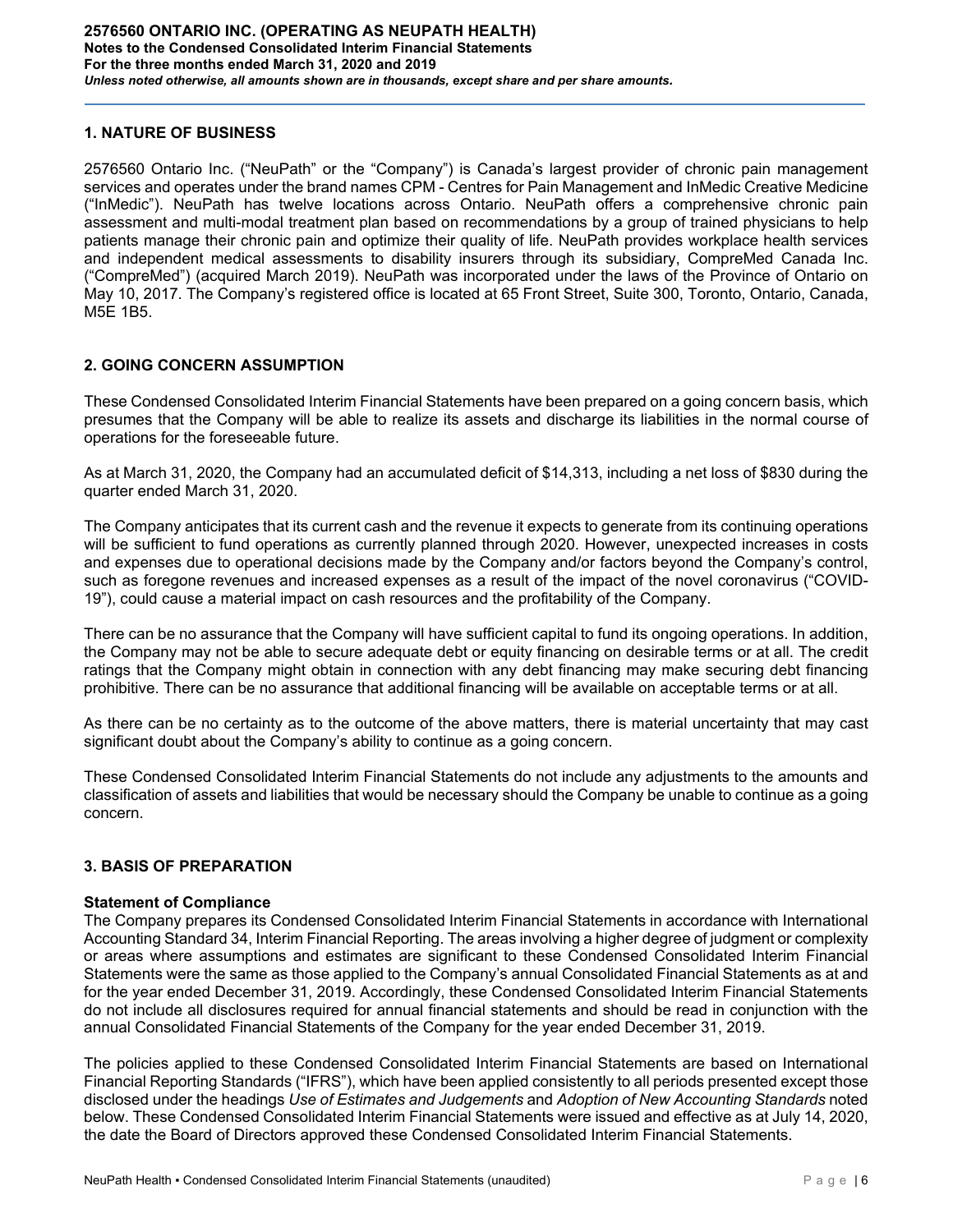#### **Use of Estimates and Judgments**

The preparation of financial statements requires management to make estimates and assumptions that affect the reported amounts of assets and liabilities, the disclosure of contingent assets and liabilities at the date of these Condensed Consolidated Interim Financial Statements and the reported amounts of revenue and expenses during the reporting periods. Actual results could differ from these estimates and such differences could be material. During the three months ended March 31, 2020, the Company revised its disaggregation categories of revenues in Note 17 as a result of aligning its disclosures with its non-financial statement publications and to align with managements internal evaluation process for assessing financial performance.

#### *Impact of Coronavirus*

While the precise impact of the recent COVID-19 outbreak remains unknown, it has introduced uncertainty and volatility in Canadian and global economies. As discussed in Note 2, *Going Concern Assumption*, the Company is monitoring developments and preparing for any impacts related to COVID-19. The Company has a comprehensive business continuity plan that ensures its readiness to appropriately address and mitigate regulatory and business risks as they arise including, but not limited to, impacts on patients, practitioners and employees.

#### **Basis of Measurement**

These Condensed Consolidated Interim Financial Statements have been prepared under the historical cost convention, except for the revaluation of certain financial liabilities to fair value. Items included in the financial statements of each consolidated entity in the Company are measured using the currency of the primary economic environment in which the entity operates (the functional currency). These Condensed Consolidated Interim Financial Statements are presented in Canadian dollars, which is the Company's functional currency.

#### **Basis of Consolidation**

These Condensed Consolidated Interim Financial Statements include the accounts of the Company and its subsidiaries as follows:

|                                            | % Ownership |
|--------------------------------------------|-------------|
| CompreMed Canada Inc.                      | 100%        |
| Renaissance Asset Management (London) Inc. | 100%        |
| Viable Healthworks (Canada) Corp.          | 100%        |

The Company controls its subsidiaries with the power to govern its financial and operating policies. All significant intercompany balances and transactions have been eliminated upon consolidation.

#### **Adoption of New Accounting Standards**

Certain new standards, interpretations, amendments and improvements to existing standards were issued by the International Accounting Standards Board ("IASB") or IFRS Interpretations Committee that are mandatory for fiscal periods beginning on or after January 1, 2020 and have been adopted in these Condensed Consolidated Interim Financial Statements.

*(a) Amendments to IFRS 3: Definition of a Business* 

In October 2018, the IASB issued amendments to the definition of a business in IFRS 3, *Business Combinations* ("IFRS 3") to help entities determine whether an acquired set of activities and assets is a business or not. They clarify the minimum requirements for a business, remove the assessment of whether market participants are capable of replacing any missing elements, add guidance to help entities assess whether an acquired process is substantive, narrow the definitions of a business and of outputs, and introduce an optional fair value concentration test. New illustrative examples were provided along with the amendments. Since the amendments apply prospectively to transactions or other events that occur on or after the date of first application, the Company was not affected by these amendments on the date of transition.

*(b) Amendments to IAS 1 and IAS 8: Definition of Material* 

In October 2018, the IASB issued amendments to IAS 1, *Presentation of Financial Statements* and IAS 8, *Accounting Policies, Changes in Accounting Estimates and Errors* to align the definition of 'material' across the standards and to clarify certain aspects of the definition. The new definition states that, "Information is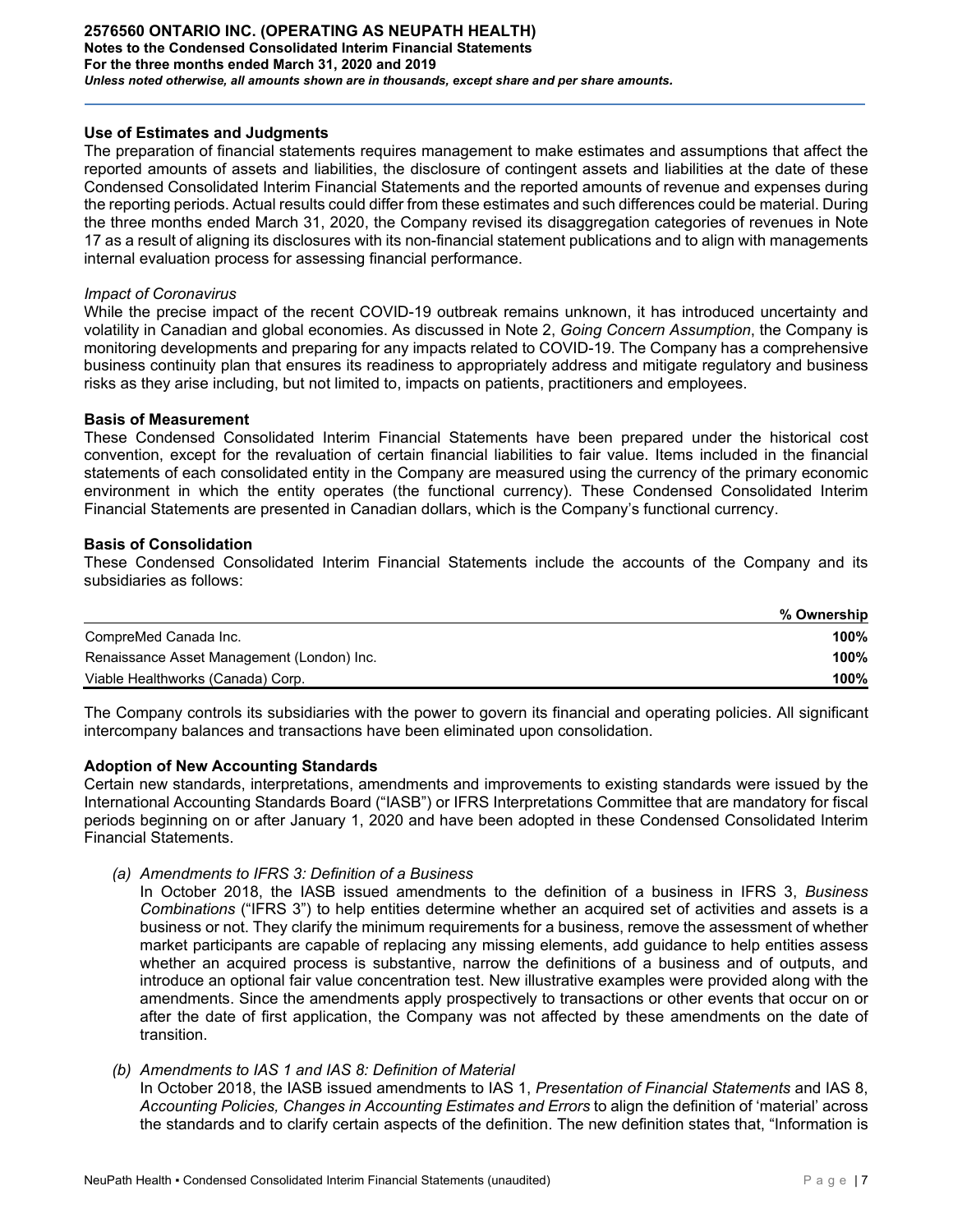material if omitting, misstating or obscuring it could reasonably be expected to influence decisions that the primary users of general purpose financial statements make on the basis of those financial statements, which provide financial information about a specific reporting entity." The amendments to the definition of material did not have a significant impact on these Condensed Consolidated Interim Financial Statements.

# **4. BUSINESS COMBINATIONS**

#### **CompreMed Acquisition**

On March 31, 2019, the Company acquired 100% of the issued and outstanding shares of CompreMed in accordance with the Company's growth strategy.

CompreMed has a national network of medical specialists and rehab clinics providing independent medical assessments for employers and insurers who seek a better understanding of their employees' or plan members' status with respect to a disability.

The Company finalized its measurement of the assets acquired and liabilities assumed as a result of the CompreMed acquisition on December 31, 2019. The consideration for the acquisition and measurement of assets acquired and liabilities assumed, in accordance with IFRS 3 is as follows:

#### **Fair value of consideration**

|                                               | ₽    |
|-----------------------------------------------|------|
| Amount settled in cash                        | 150  |
| Amount owed for working capital surplus       |      |
| <b>Total consideration transferred</b>        | 157  |
|                                               |      |
| Recognized amounts of identifiable net assets |      |
| Cash                                          | 16   |
| Accounts receivable                           | 65   |
| Other assets                                  | 8    |
| Intangible asset – patient relationships      | 130  |
| Intangible asset – brand                      | 20   |
| Total identifiable assets acquired            | 239  |
| Accounts payable and accrued liabilities      | (74) |
| Long-term debt assumed                        | (8)  |
| <b>Total liabilities assumed</b>              | (82) |
| Net identifiable assets acquired              | 157  |
| <b>Goodwill on acquisition</b>                |      |

#### **Consideration Transferred**

The Company satisfied the purchase price through the payment of \$157 from cash on hand. There were no acquisition costs incurred as a result of the transaction.

#### **Identifiable Intangible Assets**

The identifiable patient relationships and brand have been valued using an income approach. Specifically, patient relationships were valued using a multi-period excess earnings method discounted at 12%. The brand was valued using a relief-from-royalty method incorporating a royalty rate of 0.5% and a discount rate of 12%.

Patient relationships and the brand are considered finite-lived intangible assets and will be amortized over their estimated useful lives, with amortization commencing on the acquisition date.

**\$**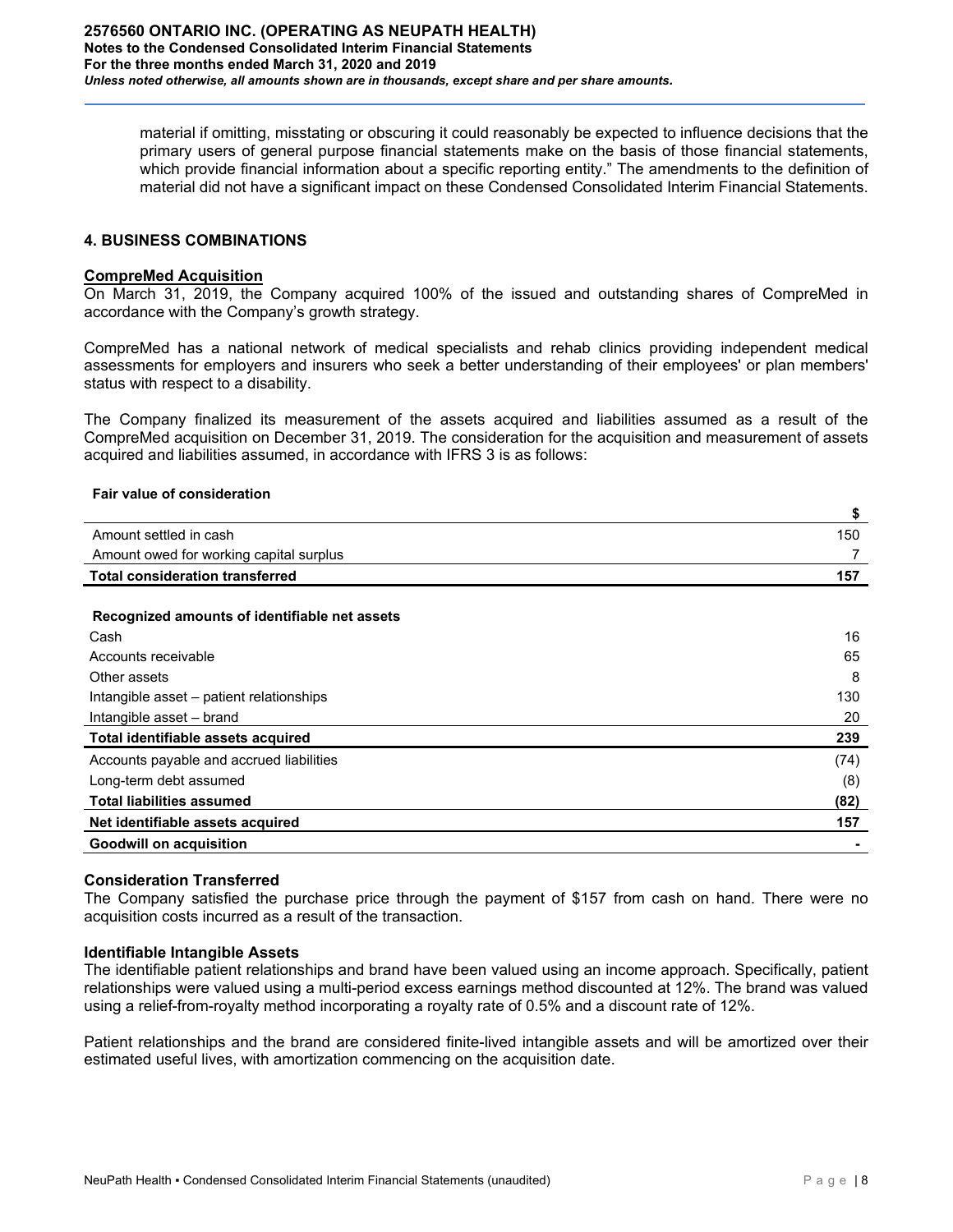# **5. PROVISIONS**

|                            | <b>Legal and Other</b><br><b>Restructuring</b><br><b>Expenses</b> | <b>Severance</b> | Lease<br><b>Termination</b><br><b>Settlements</b> | <b>Total</b> |
|----------------------------|-------------------------------------------------------------------|------------------|---------------------------------------------------|--------------|
|                            |                                                                   |                  |                                                   |              |
| Balance, December 31, 2019 | 287                                                               | 550              | 55                                                | 892          |
| Repayments                 | $\qquad \qquad$                                                   | (125)            | (55)                                              | (180)        |
| Balance, March 31, 2020    | 287                                                               | 425              | $\blacksquare$                                    | 712          |

The Company expects to settle the above provisions within the next 1-2 years.

# **6. LEASE OBLIGATIONS**

The Company leases computer equipment and real property for its clinical and office locations in Canada. Lease obligations arose on the adoption of IFRS 16, *Leases* ("IFRS 16") and consist of the following as at:

|                                    | 2020  | 2019  |
|------------------------------------|-------|-------|
| Balance, as at January 1           | 5,691 |       |
| Transition to IFRS 16              |       | 6,486 |
| Payments during the period         | (390) | (384) |
| Interest expense during the period | 146   | 167   |
|                                    | 5,447 | 6,269 |
| Less amounts due within one year   | 1,047 | 910   |
| Long-term balance, March 31        | 4,400 | 5,359 |

For the three months ended March 31, 2020, lease payments totalled \$390 [March 31, 2019 - \$384]. The Company expenses payments for short-term leases and low-value leases as incurred. These payments for short-term leases and low-value leases were not material for the three months ended March 31, 2020 or 2019.

The Company's future cash outflows may change due to variable lease payments, renewal options, termination options, residual value guarantees and leases that have not yet commenced which the Company is committed, but are not reflected in the lease obligations. The following is a maturity analysis for undiscounted lease payments that are reflected in the lease obligations as at March 31, 2020:

|                  | œ     |
|------------------|-------|
| Less than 1 year | 1,555 |
| 1 to 2 years     | 1,556 |
| 2 to 3 years     | 1,361 |
| 3 to 4 years     | 1,155 |
| 4 to 5 years     | 735   |
| Beyond 5 years   | 655   |
|                  | 7,017 |

See Note 14, *Commitments* for additional information on estimated additional rent payment obligations related to the Company's leases on its clinical and office locations.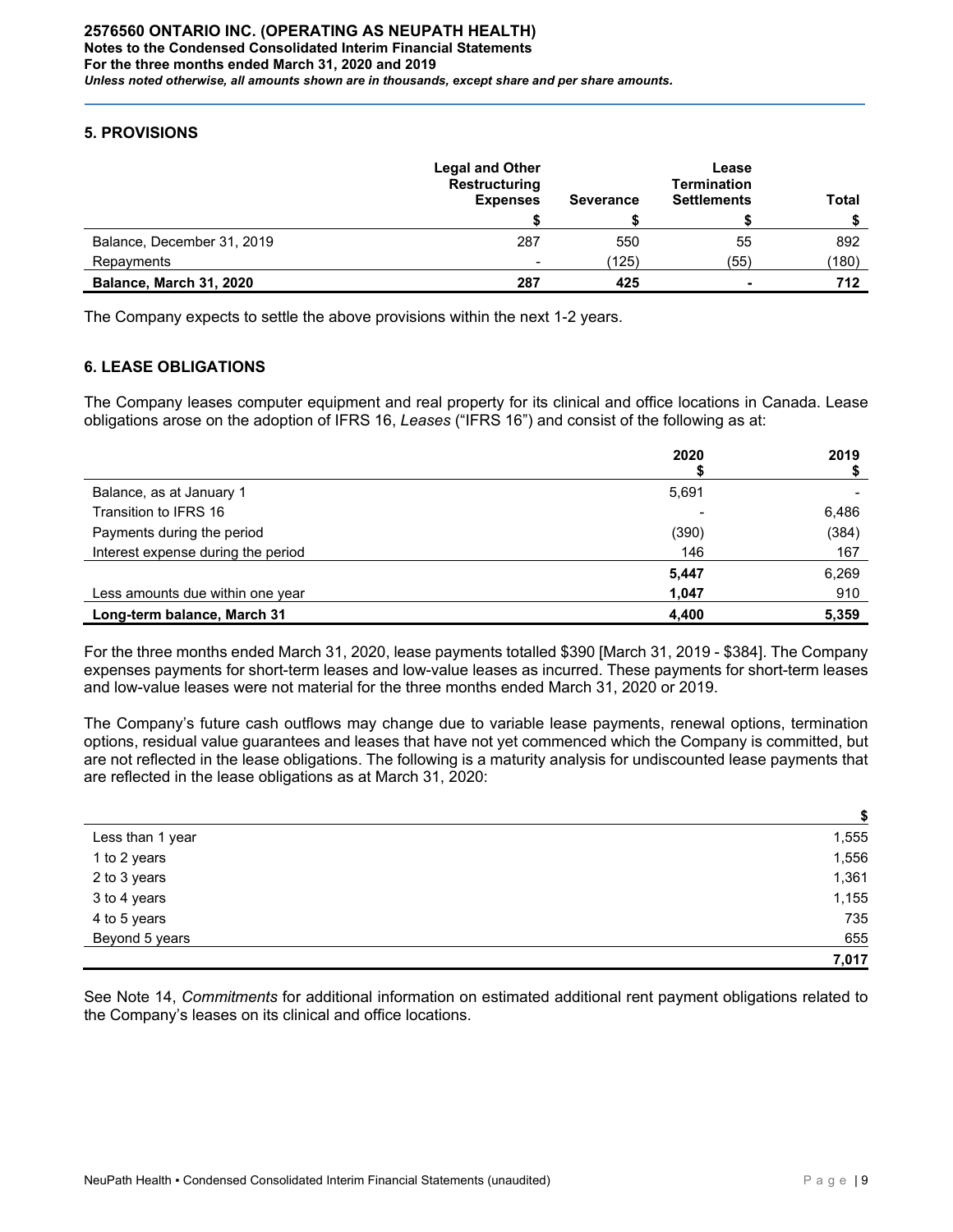# **7. LONG-TERM DEBT**

|                                  | March 31, 2020 | December 31, 2019 |
|----------------------------------|----------------|-------------------|
| Convertible debentures           | 4,832          | 4,797             |
| Royal Bank of Canada             | 4,671          | 4,978             |
| Long-term debt                   | 9,503          | 9,775             |
| Less amounts due within one year | 8,323          | 8,588             |
| Long-term balance                | 1,180          | 1,187             |

#### **Convertible Debentures**

On March 24, 2020, the Company extended the maturity dates of convertible debentures to August 31, 2020. The Company assessed the change in present value of future cash flows and determined that the changes to the convertible debentures should be accounted for as a modification of debt. As a result, a gain on the modification of debt totalling \$143 was recorded. The gain is included in fair value adjustments on the Consolidated Interim Statements of Loss and Comprehensive Loss.

The derivative liability conversion feature related to convertible debentures was fair valued using the Monte-Carlo Simulation method with inputs to the model as follows:

|                                    | <b>March 31, 2020</b> | December 31, 2019 |
|------------------------------------|-----------------------|-------------------|
| Share price                        | \$0.93                | \$0.93            |
| Volatility factor                  | 70.00%                | 36.65%            |
| Expected life                      | $0.42$ years          | $0.25$ years      |
| Probability of Liquidity Event (i) | 80%                   | 80%               |

 $(i)$  A Liquidity Event is defined as follows:

• The completion of a public offering of common shares by the Company and listing of same on a Canadian or U.S. stock exchange;

• The sale for cash proceeds of all the issued and outstanding shares in the capital stock of the Company; and

• The amalgamation or any other corporate transaction involving the Company with or into another entity pursuant to which the common shares of the resulting issuer from such transaction are listed on a Canadian or U.S. stock exchange.

The derivative liability conversion feature was fair valued as at March 31, 2020, and a fair value loss of \$306 was recorded and is included in fair value adjustments on the Consolidated Interim Statements of Loss and Comprehensive Loss for the three months ended March 31, 2020 [March 31, 2019 - \$231].

#### **Royal Bank of Canada**

On February 26, 2018, the Company acquired long-term debt as a result of the business combination with Renaissance Asset Management (London) Inc. ("RAM"). Of the outstanding long-term debt held with the Royal Bank of Canada as at March 31, 2020, \$3,395 bears interest at RBC Prime+1.95% and matured on February 2020 and was renewed for a consecutive 12-month period (Facility #1), and \$1,276 bears interest at a rate of 5.23% and matures in September 2023 (Facility #2).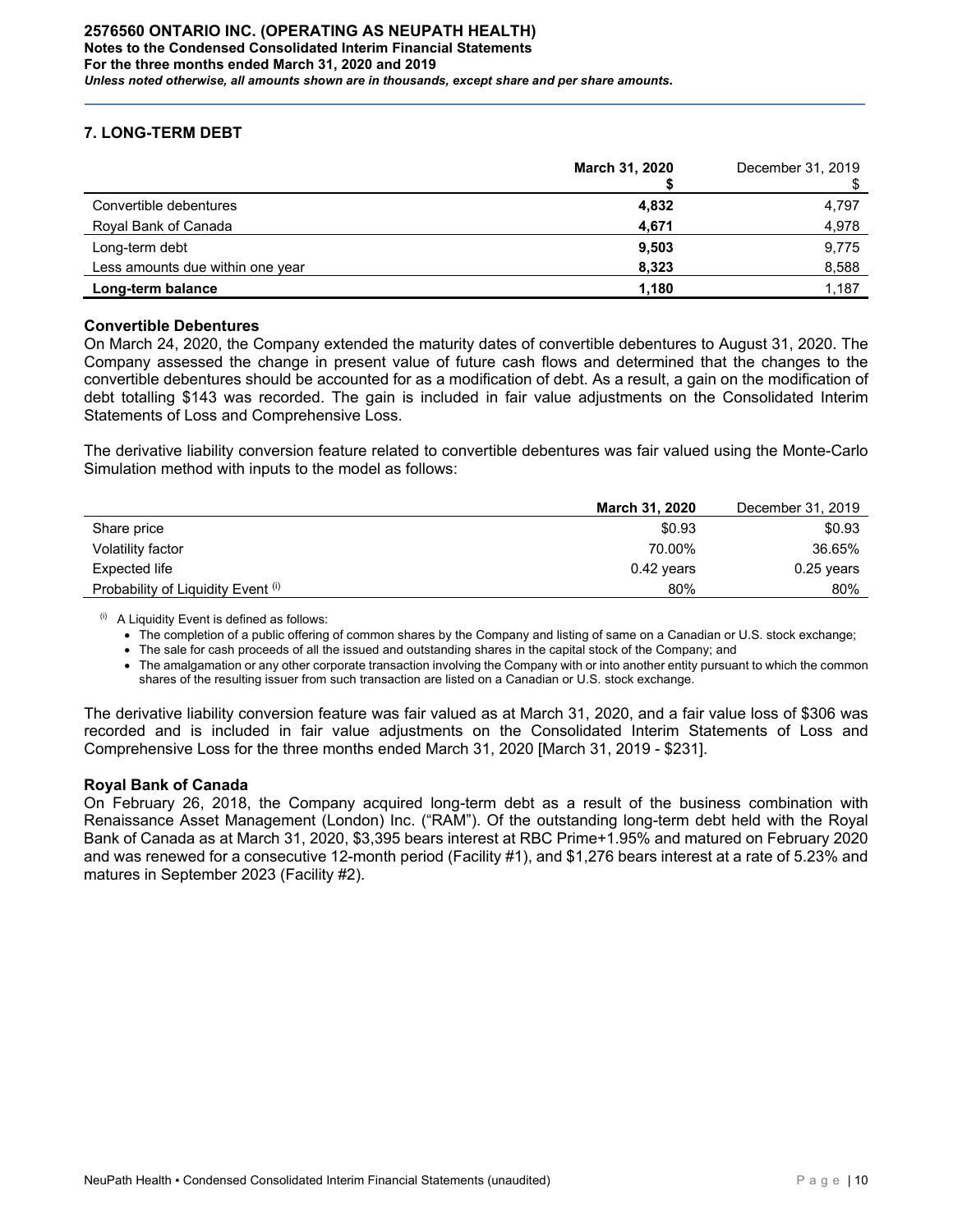|                               | < 1 year | 1 year | 2 years | 3 years                  | <b>Total</b> |
|-------------------------------|----------|--------|---------|--------------------------|--------------|
|                               |          |        |         |                          |              |
| <b>Convertible Debentures</b> |          |        |         |                          |              |
| Tranche 1                     | 1,986    |        |         | $\overline{\phantom{a}}$ | 1,986        |
| Tranche 2                     | 291      |        |         |                          | 291          |
| Tranche 3                     | 2,036    |        |         | -                        | 2,036        |
| Tranche 4                     | 173      |        |         |                          | 173          |
| Tranche 5                     | 230      |        |         | $\blacksquare$           | 230          |
| Tranche 6                     | 116      |        |         | $\overline{\phantom{a}}$ | 116          |
| Royal Bank of Canada          | 3,395    |        |         | $\blacksquare$           | 3,395        |
| Royal Bank of Canada          | 96       | 96     | 96      | 988                      | 1,276        |
|                               | 8,323    | 96     | 96      | 988                      | 9,503        |

The schedule of repayments of long-term debt, based on maturity is as follows:

#### **8. PREFERRED SHARES LIABILITY**

During the year ended December 31, 2018, the Company issued 835 Class A Preferred Shares ("Preferred Shares") for aggregate proceeds of \$835.

Preferred Shares were scheduled to mature in December 2019. The Company extended the maturity date of the Preferred Shares to March 31, 2020. On March 24, 2020, the Company extended the maturity dates of Preferred Shares to August 31, 2020. The Company assessed the change in present value of future cash flows and determined that the change should be accounted for as a modification of debt. As a result, a gain on the modification of Preferred Shares totalling \$61 was recorded. The gain is included in fair value adjustments on the Consolidated Interim Statements of Loss and Comprehensive Loss.

The conversion feature on Preferred Shares was fair valued using the Monte-Carlo Simulation method with inputs to the model as follows:

|                                | <b>March 31, 2020</b> | December 31, 2019 |
|--------------------------------|-----------------------|-------------------|
| Share price                    | \$0.93                | \$0.93            |
| Volatility factor              | 70.00%                | 36.65%            |
| Expected life                  | $0.42$ years          | $0.25$ years      |
| Probability of Liquidity Event | 80%                   | 80%               |

The conversion feature on Preferred Shares was fair valued as at March 31, 2020, and a fair value loss of \$61 was recorded and is included in fair value adjustments on the Consolidated Interim Statements of Loss and Comprehensive Loss for the three months ended March 31, 2020 [March 31, 2019 - \$46].

The Company did not issue any Preferred Shares during the three months ended March 31, 2020 [March 31, 2019 - nil].

# **9. SHARE CAPITAL**

The Company is authorized to issue an unlimited number of common shares with no nominal or par value, with a right to vote per share and carry a right to a dividend when declared by the Board of Directors.

During the three months ended March 31, 2020, the Company did not issue any common shares. During the three months ended March 31, 2019, the Company issued 2,186,666 common shares for aggregate net proceeds of \$2,052.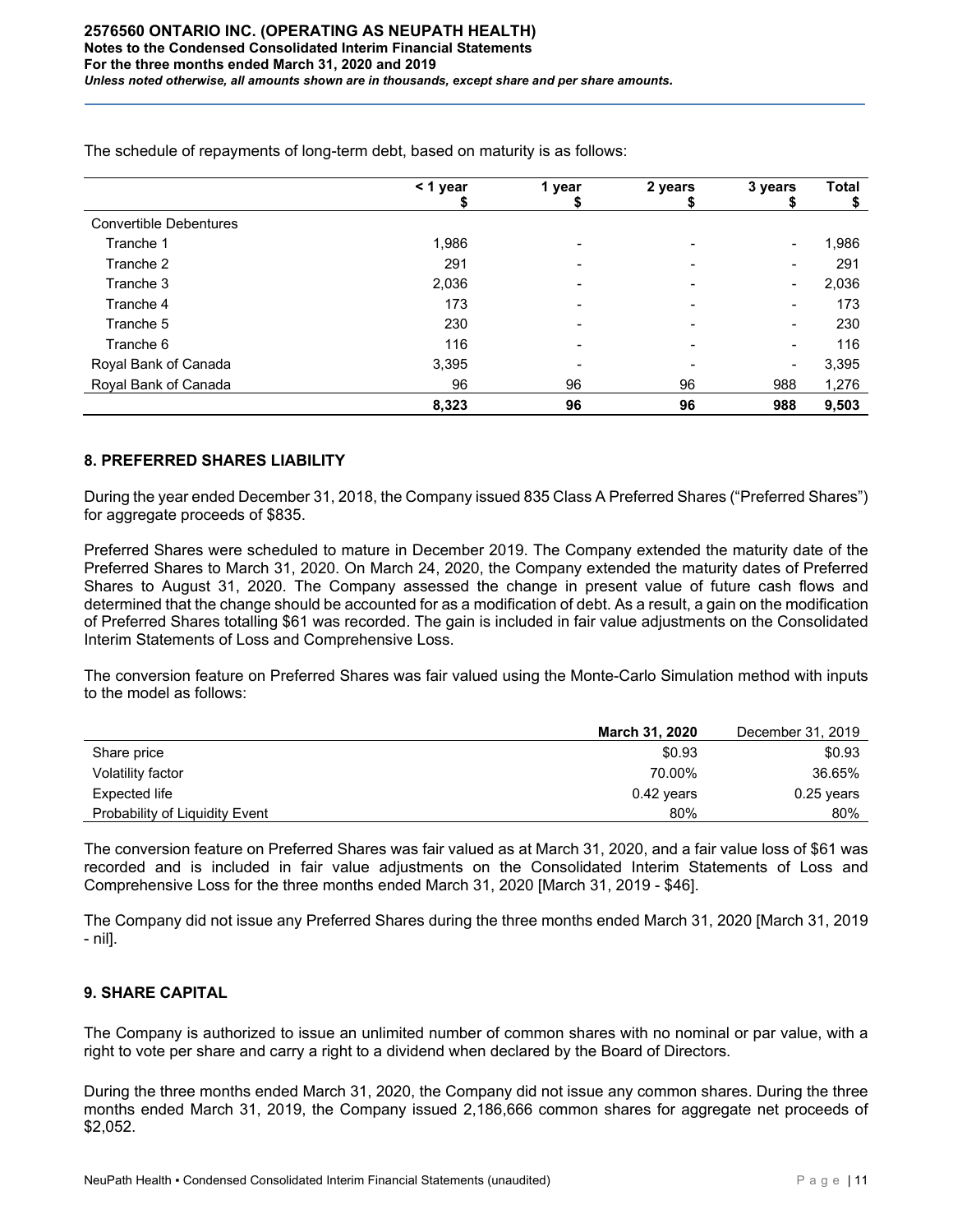## **10. STOCK-BASED COMPENSATION**

The Company has one stock-based compensation plan: the Stock Option Plan.

#### **Stock Option Plan**

On November 30, 2019, NeuPath shareholders approved a resolution affirming, ratifying and approving the Stock Option Plan and approving all of the unallocated common shares issuable pursuant to the Stock Option Plan.

The maximum number of common shares that will be reserved for issuance under the Stock Option Plan shall be 10% of the total number of common shares outstanding calculated on an as-converted basis from time to time. The allocation of such maximum percentage shall be determined by the Board of Directors (or a committee thereof) from time to time.

As at March 31, 2020, the number of common shares available for issuance under the Share Option Plan was 560,745 [December 31, 2019 - 560,745].

Under the Stock Option Plan, the Company may grant options to purchase common shares to officers, directors, employees or consultants of the Company or its affiliates. Options issued under the Stock Option Plan are granted for a term not exceeding ten years from the date of grant. All options issued to-date have a life of six years or less. In general, options have vested either immediately upon grant or over a period of one to five years or upon the achievement of certain performance-related measures or milestones.

The following is a schedule of the options outstanding as at:

|                            | <b>Options</b> | Range of<br><b>Exercise Price</b> | <b>Weighted Average</b><br><b>Exercise Price</b> |
|----------------------------|----------------|-----------------------------------|--------------------------------------------------|
|                            | 000s           |                                   |                                                  |
| Balance, December 31, 2019 | 1.075          | .00                               | 1.00                                             |
| Balance, March 31, 2020    | 1.075          | 1.00                              | 1.00                                             |

The fair value of each tranche is measured at the date of grant using the Black-Scholes option pricing model. Options model inputs for option grants outstanding as at March 31, 2020 were as follows:

| Options | <b>Grant Date</b> | Share<br><b>Price</b> | <b>Exercise</b><br><b>Price</b> | <b>Risk-free</b><br><b>Interest Rate</b> | <b>Expected</b><br>∟ife⊹ | <b>Volatility</b><br>Factor | <b>Fair Value per</b><br>Option |
|---------|-------------------|-----------------------|---------------------------------|------------------------------------------|--------------------------|-----------------------------|---------------------------------|
| 000s    |                   |                       |                                 | %                                        | (vears)                  | %                           |                                 |
| 1.075   | November 30, 2019 | 0.93                  | 1.00                            | 1.59                                     | $5 - 6$                  | $36.1 - 38.2$               | $0.29 - 0.34$                   |

The following table summarizes the outstanding and exercisable options held by directors, officers, employees and consultants as at March 31, 2020:

|                    |                | Outstanding             |                         |                | <b>Exercisable</b>      |
|--------------------|----------------|-------------------------|-------------------------|----------------|-------------------------|
| <b>Exercise</b>    |                | Remaining               | <b>Weighted Average</b> | Vested         | <b>Weighted Average</b> |
| <b>Price Range</b> | <b>Options</b> | <b>Contractual Life</b> | <b>Exercise Price</b>   | <b>Options</b> | <b>Exercise Price</b>   |
|                    | 000s           | vears                   |                         | 000s           |                         |
| 1.00               | .075           | $4.7 - 5.7$             | 1.00                    |                | 1.00                    |

During the three months ended March 31, 2020 and March 31, 2019, there were no issuances of options under the Stock Option Plan.

#### **Summary of Stock-based Compensation**

Stock-based compensation, under the Stock Option plan, for the three months ended March 31, 2020 was \$25 [March 31, 2019 - \$nil] and has been included in general and administrative expenses.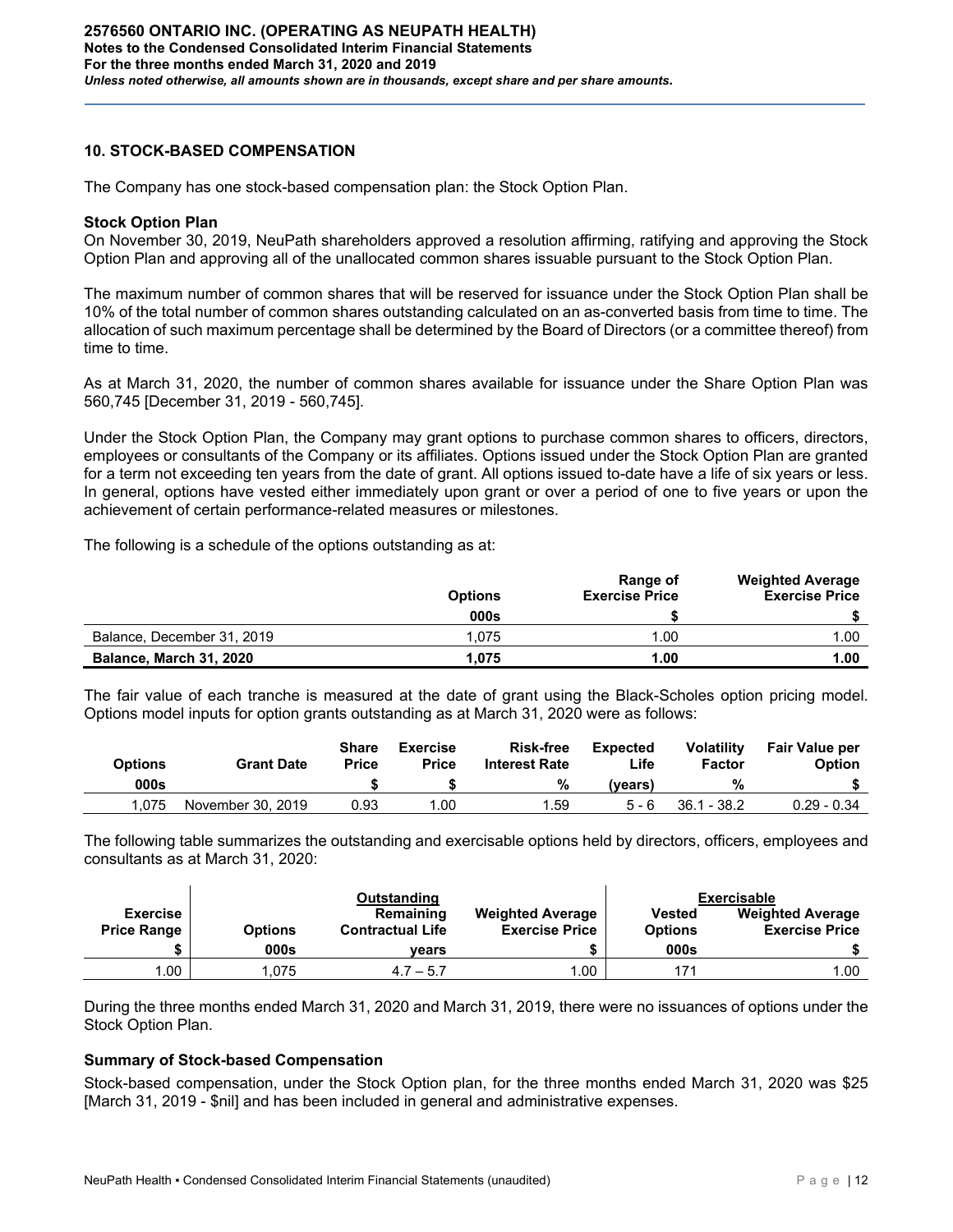#### **11. WARRANTS**

On March 24, 2020, the Company extended the maturity dates of certain warrants that were issued in conjunction with convertible debentures, preferred shares, and common shares by an additional six months. The maturities were extended in recognition of the additional time it has taken the Company to complete its anticipated go-public transaction. All other terms related to the warrants remain unchanged.

As at March 31, 2020, the following warrants were outstanding:

|                                                                                            |                                |                                        |                                                                  | <b>Fair Value Black-Scholes Model Inputs</b> |                                  |                        |                     |
|--------------------------------------------------------------------------------------------|--------------------------------|----------------------------------------|------------------------------------------------------------------|----------------------------------------------|----------------------------------|------------------------|---------------------|
| Type                                                                                       | <b>Exercise</b><br>Price<br>\$ | <b>Warrants</b><br>Outstanding<br>000s | Weighted<br>Average<br>Remaining<br>Contractual<br>Life<br>vears | <b>Risk Free</b><br>Rate<br>%                | <b>Expected</b><br>Life<br>years | <b>Volatility</b><br>% | Fair<br>Value<br>\$ |
| Warrants                                                                                   | 0.25                           | 4,480                                  | 5.84                                                             | 0.73                                         | $4 - 9$                          | 55.00                  | 800                 |
| Warrants                                                                                   | 1.00                           | 2,000                                  | 0.89                                                             | $1.46 - 2.29$                                | $2 - 3$                          | 42.20 - 60.95          | 548                 |
| Warrants                                                                                   | 1.30                           | 1,986                                  | 2.72                                                             | $1.47 - 2.29$                                | $2 - 3$                          | 60.95 - 75.14          | 357                 |
| Warrants                                                                                   | 2.00                           | 1,000                                  | 2.15                                                             | 0.97                                         | 2                                | 39.10                  | 37                  |
| <b>Prepaid warrants</b><br>Warrants issued as a component<br>of convertible debentures and | 0.001                          | 10.420                                 | 1.90                                                             | 1.89                                         | 3                                | 43.18                  | 9,794               |
| <b>Preferred Shares</b>                                                                    | 1.00                           | 1,250                                  | 1.61                                                             |                                              |                                  | -                      | 117                 |
|                                                                                            |                                | 21,136                                 | 2.52                                                             |                                              |                                  |                        | 11,653              |

The Company did not issue any additional warrants during the three months ended March 31, 2020.

#### **12. MANAGEMENT OF CAPITAL**

The Company's capital management objectives are to safeguard its ability to continue as a going concern and to preserve its capital through adapting its strategic efforts and working to optimize revenues from its pain management business. The Company also attempts to raise additional funds through the issuance of debt or equity.

In the management of capital, the Company's definition of capital includes shareholders' deficiency, long-term debt and preferred shares liability, net of cash, which for the three months ended March 31, 2020, totalled \$18,766 [December 31, 2019 - \$19,461].

There were no changes to the Company's capital management policy during the three months ended March 31, 2020.

# **13. NET CHANGE IN NON-CASH WORKING CAPITAL**

Net change in non-cash working capital consists of:

|                                          | Three months ended<br>March 31, 2020 | Three months ended<br>March 31, 2019 |
|------------------------------------------|--------------------------------------|--------------------------------------|
|                                          |                                      |                                      |
| Accounts receivable                      | 1,058                                | (388)                                |
| Other assets                             | (19)                                 | (114)                                |
| Accounts payable and accrued liabilities | (477)                                | 10                                   |
| Income tax liabilities                   | 99                                   | (64)                                 |
| Provisions                               | (180)                                | (398)                                |
| Net change in non-cash working capital   | 481                                  | (954)                                |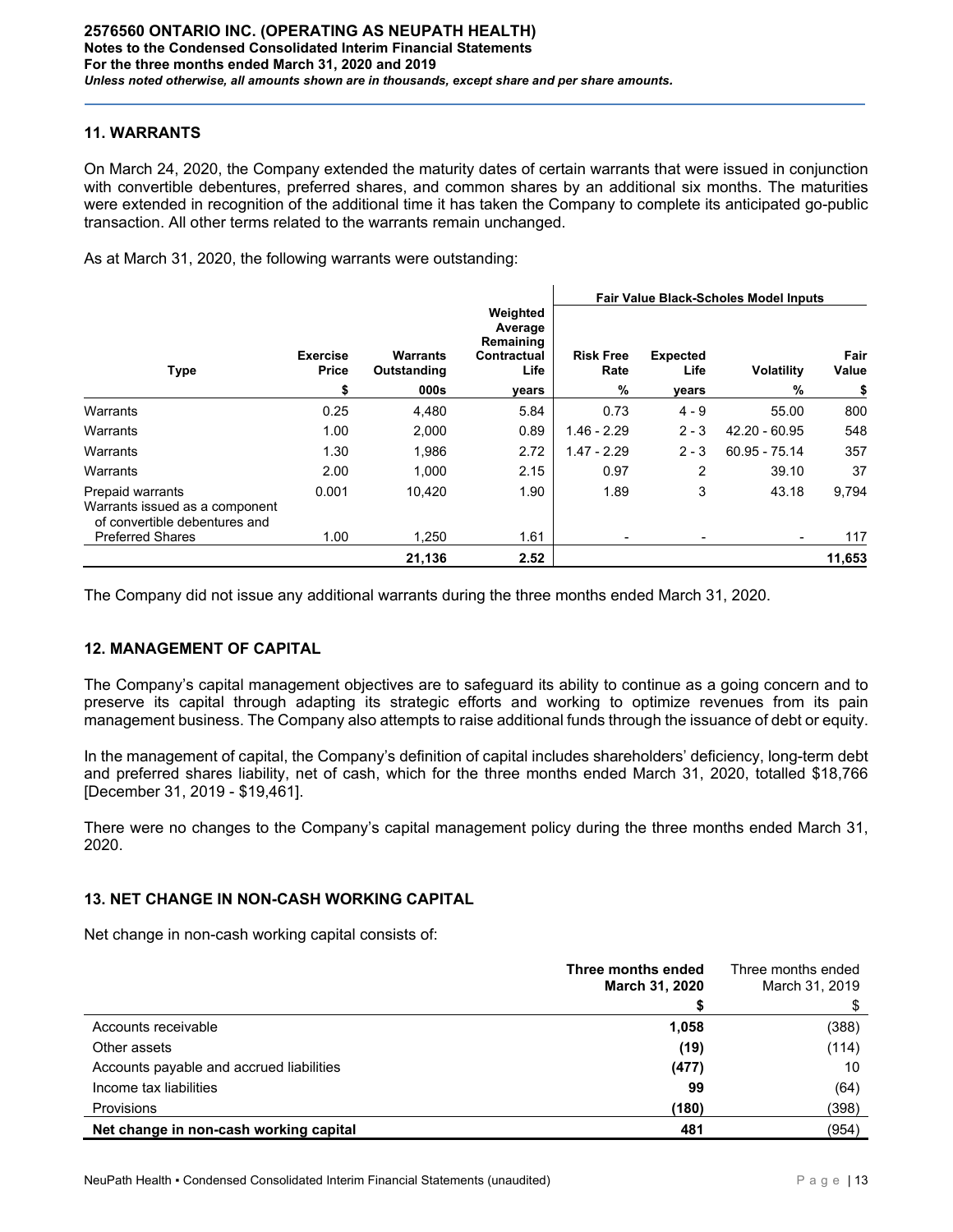## **14**. **COMMITMENTS**

The Company leases real property for its clinical and office locations in Canada. The Company is committed, under estimated additional variable rent payment obligations, as follows:

|                        |                   | <b>Additional</b><br>Rent |        |           |           | More than |
|------------------------|-------------------|---------------------------|--------|-----------|-----------|-----------|
|                        | <b>Expiry</b>     | <b>Payments</b>           | 1 year | 2-3 years | 4-5 years | 5 years   |
| <b>Clinic Location</b> |                   |                           | \$     | \$        |           | \$        |
| London                 | June 30, 2025     | 1,181                     | 225    | 450       | 450       | 56        |
| Hamilton               | November 30, 2022 | 171                       | 64     | 107       |           |           |
| Mississauga            | February 28, 2024 | 734                       | 187    | 375       | 172       |           |
| Oakville               | July 31, 2022     | 110                       | 47     | 63        |           |           |
| <b>Brampton</b>        | July 31, 2025     | 213                       | 40     | 80        | 80        | 13        |
| Toronto                | December 31, 2023 | 199                       | 53     | 106       | 40        |           |
| Scarborough            | July 31, 2022     | 156                       | 67     | 89        |           |           |
| Oshawa                 | November 30, 2025 | 346                       | 61     | 122       | 122       | 41        |
| Ottawa                 | July 31, 2028     | 691                       | 83     | 166       | 166       | 276       |
|                        |                   | 3,801                     | 827    | 1,558     | 1,030     | 386       |

These additional rent payments are variable, and therefore have not been included in the right-of-use asset or lease obligations.

# **15. FINANCIAL INSTRUMENTS**

#### **Classification of Financial Instruments**

Financial assets and financial liabilities are measured on an ongoing basis at fair value or amortized cost. The classification of the financial instruments, as well as their carrying values, are shown in the table below:

|                                                | March 31, 2020 | December 31, 2019 |
|------------------------------------------------|----------------|-------------------|
|                                                | \$             | \$                |
| <b>Financial assets at amortized cost</b>      |                |                   |
| Cash                                           | 477            | 883               |
| Accounts receivable                            | 6,093          | 7,151             |
| Total financial assets                         | 6,570          | 8,034             |
| <b>Financial liabilities at amortized cost</b> |                |                   |
| Accounts payable and accrued liabilities       | 4,684          | 5,161             |
| <b>Provisions</b>                              | 712            | 892               |
| Due to related parties                         | 3,674          | 4,226             |
| Preferred shares liability                     | 774            | 798               |
| Long-term debt                                 | 9,503          | 9,775             |
|                                                | 19,347         | 20,852            |
| Financial liabilities at fair value            |                |                   |
| Derivative financial liabilities               | 1,481          | 1,175             |
| Conversion feature on preferred shares         | 297            | 236               |
|                                                | 1,778          | 1,411             |
| <b>Total financial liabilities</b>             | 21,125         | 22,263            |

Except for the financial liabilities carried at fair value, the Company's financial instruments are measured at amortized cost and their fair values approximate carrying values.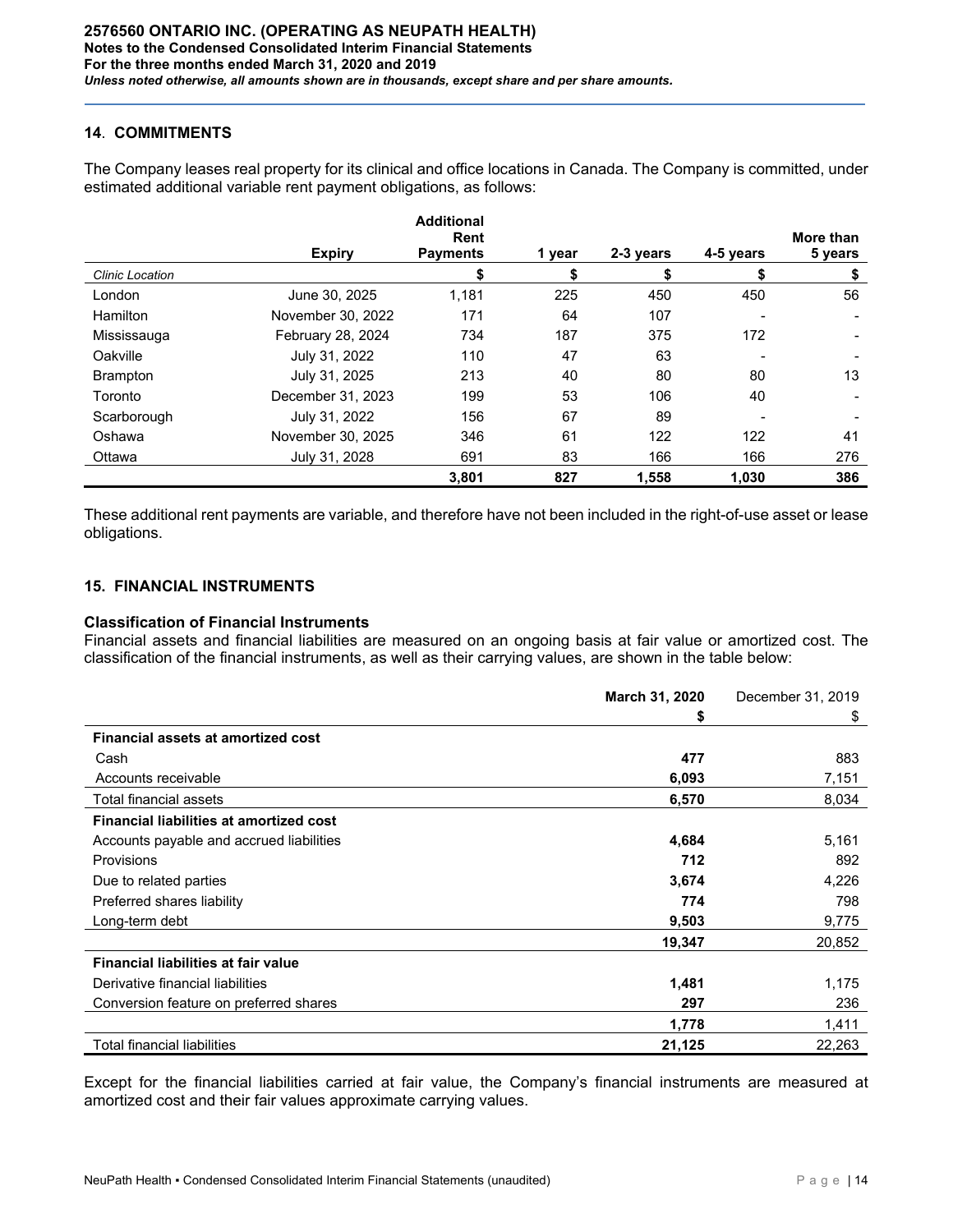#### **Financial Instruments**

IFRS 13, *Fair Value Measurements* requires disclosure of a three-level hierarchy that reflects the significance of the inputs used in making fair value measurements. All assets and liabilities for which fair value is measured or disclosed in the financial statements are categorized within the fair value hierarchy, described as follows, based on the lowest level input that is significant to the fair value measurement as a whole:

- Level 1 Unadjusted quoted prices at the measurement date for identical assets or liabilities in active markets
- Level 2 Observable inputs other than quoted prices in Level 1, such as quoted prices for similar assets and liabilities in active markets; quoted prices for identical or similar assets and liabilities in markets that are note active; or other inputs that are observable or can be corroborated by observable market data
- Level 3 Significant unobservable inputs that are supported by little or no market activity

The Company reviews the fair value hierarchy classification on a quarterly basis. Changes to the ability to observe valuation inputs may result in a reclassification of levels for certain securities within the fair value hierarchy. The Company did not have any transfer of assets and liabilities between Level 1, Level 2 and Level 3 of the fair value hierarchy during the three months ended March 31, 2020 and March 31, 2019.

Derivative financial liabilities and conversion feature on preferred shares are classified as Level 3 fair value financial instruments on the fair value hierarchy.

|                                                   | <b>Derivative Financial</b><br><b>Liabilities</b> | <b>Conversion Feature</b><br>on Preferred<br><b>Shares</b> | <b>Total Level 3</b><br><b>Financial</b><br><b>Instruments</b> |
|---------------------------------------------------|---------------------------------------------------|------------------------------------------------------------|----------------------------------------------------------------|
| Balance, December 31, 2019                        | 1,175                                             | 236                                                        | 1.411                                                          |
| Fair value adjustments<br>Balance, March 31, 2020 | 306<br>1.481                                      | 61<br>297                                                  | 367<br>1.778                                                   |

#### **Credit Risk**

The Company, in the normal course of business, is exposed to credit risk from its customers. Credit risk is the risk of an unexpected loss if a counterparty to a financial instrument fails to meet its contractual obligations. The Company is exposed to credit risk on its cash and accounts receivable. The Company's objective with regard to credit risk in its operating activities is to reduce its exposure to losses. As the Company does not utilize credit derivatives or similar instruments, the maximum exposure to credit risk is the full amount of the carrying value of its cash and accounts receivable.

The Company's cash is held with three financial institutions in various bank accounts. These financial institutions are major banks in Canada which the Company believes lessens the degree of credit risk.

#### **Risk Factors**

The following is a discussion of liquidity risk and market risk and related mitigation strategies that have been identified. This is not an exhaustive list of all risks nor will the mitigation strategies eliminate all risks listed.

#### **Liquidity Risk**

Liquidity risk is the risk that the Company will encounter difficulties in meeting its financial liability obligations as they become due. The Company's objective is to provide for expected cash requirements and accommodate for changes in liquidity needs. The Company manages this risk by managing its capital structure, through continuous monitoring of its actual and projected cash flows.

During the three months ended March 31, 2020, the Company became aware of the presence of COVID-19 in Canada. The process of assessing and preparing for its precise impact on patients, practitioners and employees is ongoing. The Company considered these impacts in the preparation of these Condensed Consolidated Interim Financial Statements and concluded that the impact was not significant for the three months ended March 31, 2020 (refer to discussions included in Note 2, *Going Concern Assumption* and Note 3, *Basis of Preparation* under the title *Use of Estimates and Judgments)*.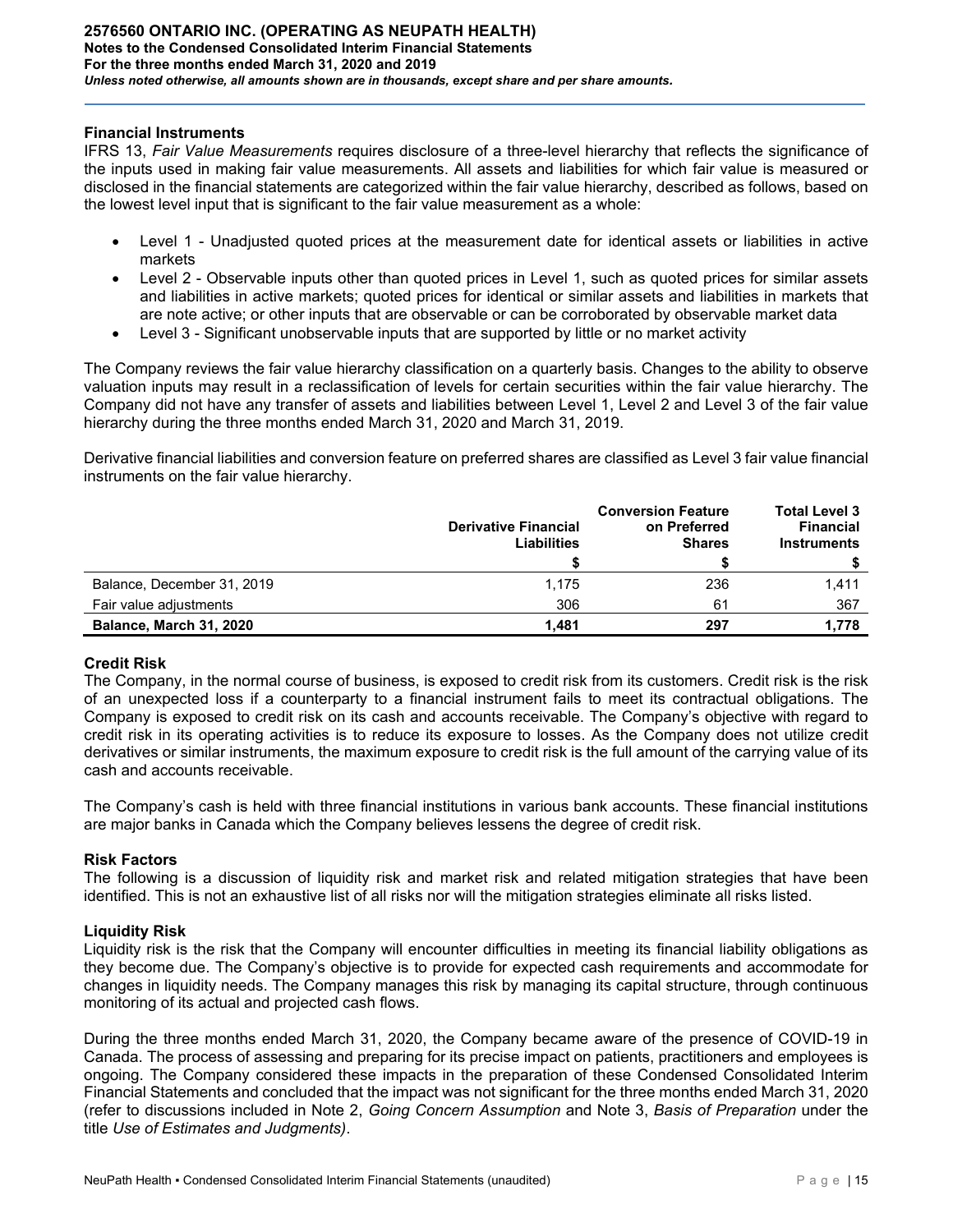|                                          |              | <b>Current</b> |          | Non-current |           |
|------------------------------------------|--------------|----------------|----------|-------------|-----------|
|                                          |              | Within 12      | 1 to $2$ | $2$ to 5    |           |
|                                          | <b>Total</b> | <b>Months</b>  | Years    | Years       | > 5 years |
|                                          |              |                |          |             |           |
| Accounts payable and accrued liabilities | 4,684        | 4,684          |          |             |           |
| <b>Provisions</b>                        | 712          | 712            |          |             |           |
| Due to related parties                   | 3,674        |                | 3,674    |             |           |
| Preferred shares liability               | 774          | 774            |          |             |           |
| Long-term debt                           | 4,671        | 3,491          | 192      | 988         |           |
| Convertible debt                         | 4,832        | 4,832          |          |             |           |
| Derivative financial liabilities         | 1.481        | 1,481          |          |             |           |
| Conversion feature on preferred shares   | 297          | 297            |          |             |           |
|                                          | 21,125       | 16,271         | 3,866    | 988         |           |

As at March 31, 2020, the Company's financial liabilities had contractual maturities as summarized below:

The Company's ability to satisfy its debt obligations will depend principally upon its future operating performance. The Company's inability to generate sufficient cash flow to satisfy its debt service obligations or to refinance its obligations on commercially reasonable terms could materially adversely impact the Company's business, financial condition or operating results.

#### **Interest Rate Risk**

Financial instruments that potentially subject the Company to cash flow interest rate risk are those assets and liabilities with a variable interest rate. Only one of the Company's loan facilities included in long-term debt includes a variable interest rate. Accordingly, with respect to the carrying and fair values of interest-bearing liabilities, an assumed 25-basis point increase or decrease in interest rates would have no significant impact on net loss and comprehensive loss.

Financial assets and financial liabilities that bear interest at fixed rates are subject to fair value interest rate risk. The Company's lease obligations and long-term debt are at fixed rates of interest. Those that are non-interest bearing are carried at amortized cost and calculated using discount rates appropriate to the related debt.

The Company's policy is to minimize interest rate cash flow risk exposures on its long-term financing. The Company's loans and borrowings and lease obligations are at fixed interest rates.

# **16. RELATED PARTY TRANSACTIONS**

The Company's related parties include certain investors and shareholders, subsidiaries and key management personnel.

#### **Loans from Related Parties**

The following related party balances were outstanding as at:

|                                       | March 31, 2020 | December 31, 2019 |
|---------------------------------------|----------------|-------------------|
|                                       |                |                   |
| Due to Bloom Burton & Co. Inc.        | 3,631          | 3,577             |
| Due to Bloom Burton Development Corp. | 43             | 43                |
| Promissory note                       |                | 606               |
|                                       | 3.674          | 4.226             |

On February 26, 2018, as part of the acquisition of RAM, a promissory note in the amount of \$650 was issued to the vendors as part of the purchase consideration. The promissory note bore interest at 4% per annum and matured on February 26, 2020. A partial repayment was made against the promissory note during 2019 in the amount of